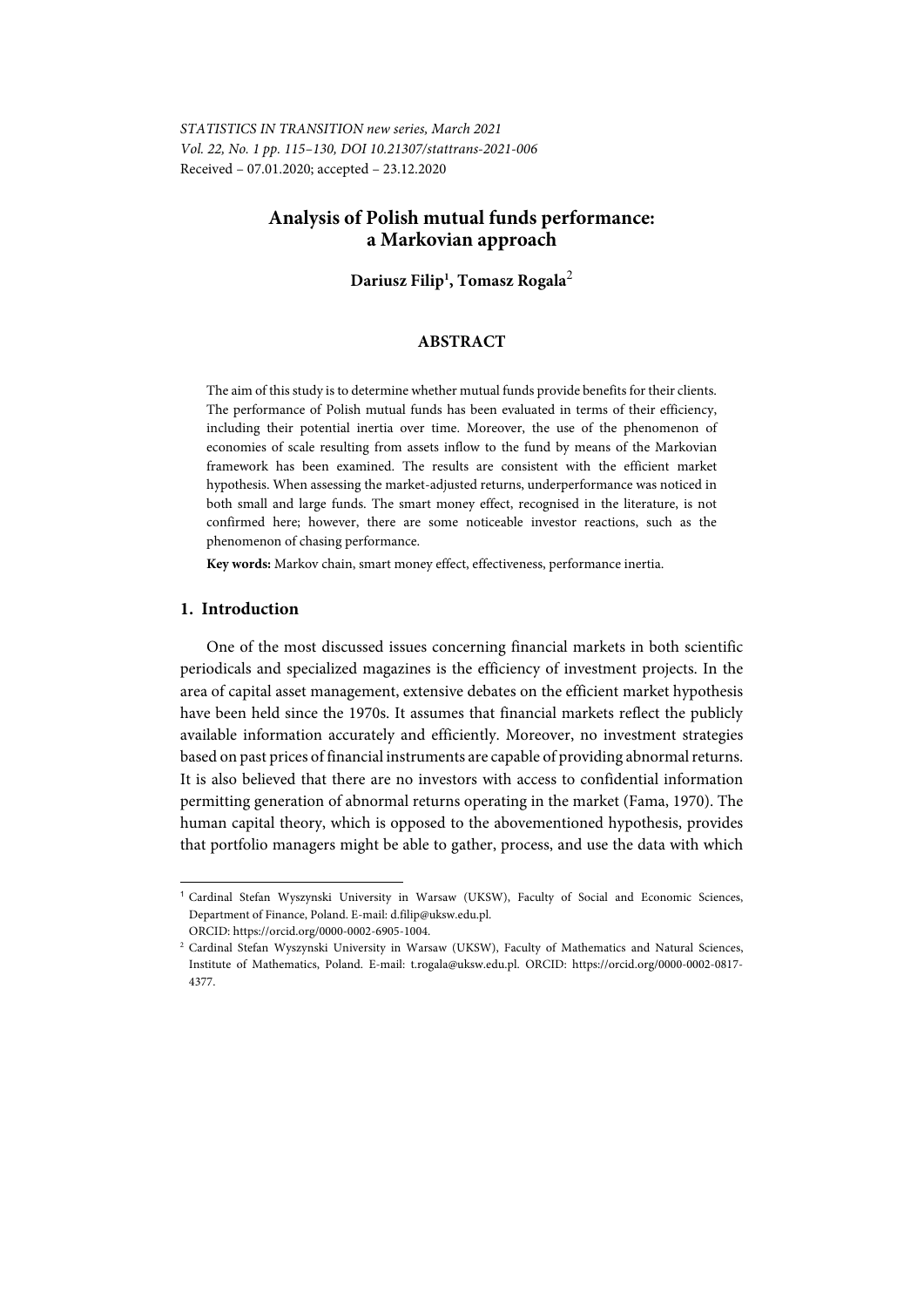other investors cannot familiarize themselves. Such an ability permits certain market participants to achieve a competitive advantage.

Investors who can be characterized by such skills include managers employed in investment fund companies. Managers' stock selection abilities should translate into both the achieved performance and its persistence. The literature on the subject matter has developed the term "abnormal return" and has called the phenomenon reflecting the tendency of achieving similar results in consecutive periods by financial intermediaries "performance persistence". Outperformance and performance persistence may have various sources. Apart from variables related directly to human factors, the relevant literature mentions also fund attributes, such as fund size, which can be based on inflow of assets to a fund. It is assumed that large funds, characterized by higher popularity among clients, can employ more skilled, better educated and more experienced managers, whom they will be able to pay more, and the hard-working managers will ensure persisting outperformance in exchange.

The study is an introduction to evaluating the effectiveness of funds operating in a developing market and provides a basis for further surveys and analyses in this area. The aim of this paper is to evaluate mutual funds' performance in the context of examining the efficiency, including its potential inertia over time, and the use of the phenomenon of economies of scale related to assets inflow to a fund. Generally, it is important to determine whether mutual funds are able to provide benefits to their clients and if their performance is a consequence of certain market circumstances. Hence, the analysis of the returns generated by collective investment institutions is particularly significant from the viewpoint of verifying the efficient market hypothesis. Additionally, a distinctive feature of this research is the application of an approach that has still been unpopular in the area of finance, consisting in construction of the Markov chain.

It needs to be also emphasized that the discussed subject matter brings utility values. Evidence of certain dependencies might influence the investment decisions made by individual investors by suggesting a probable potential of effective management of the assets entrusted to financial intermediaries. Mutual funds themselves could reproduce the information about having the appropriate attributes in the media in order to attract new clients.

This paper is composed of five sections. Part two presents a brief review of studies in the area of the discussed issues in the context of evaluating mutual funds' performance. Part three, which is a methodological section, describes the employed research approaches and data used in the analysis. In part four, empirical findings are reported. And the final section consolidates and summarizes the most significant results of the presented research.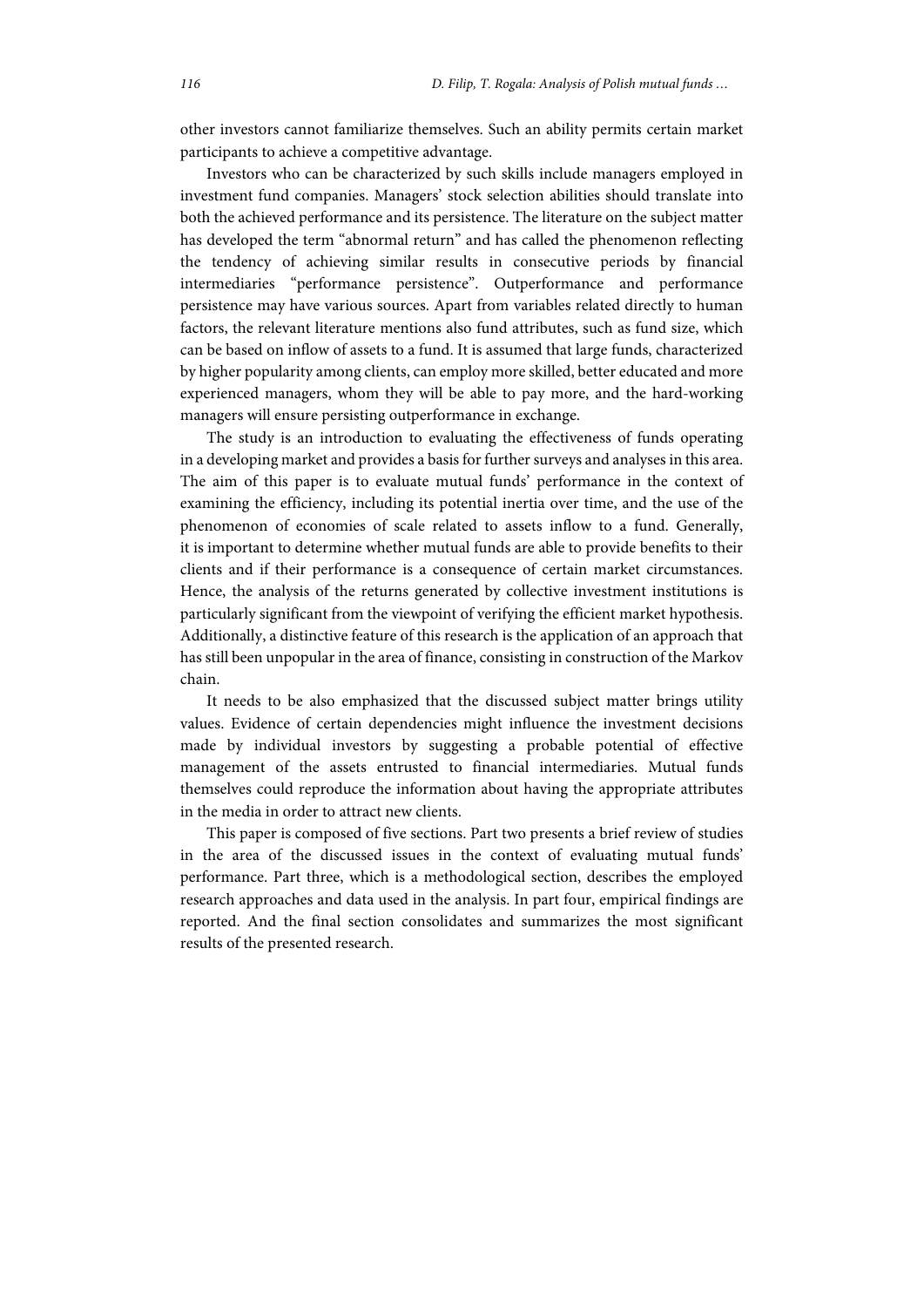# **2. Previous research**

The literature review is focused on identifying a research gap in the area of capital allocation efficiency evaluation. The earliest studies include, for example, works by Sharpe (1964), Lintner (1965), and Mossin (1966), authors of the capital asset pricing model (CAPM). Successive researchers introduced modifications to this model in order to verify various hypotheses, including ones concerned with determining managers' skills as regards selecting securities for investment portfolios (e.g. Fama and French, 1993; Elton et al., 1996; Fung and Hsieh, 2004).

The published studies provided evidence in favour of the assumption that investment portfolio managers were incapable of generating abnormal returns. For instance, Jensen (1968) noted a certain predictability of investment returns. It concerned achievement of worse performance than the benchmark. As regards later studies, the research by Friend et al. (1970) as well as Henriksson (1984), who noticed the impossibility to obtain results exceeding a certain assumed benchmark, are worth mentioning. The results, in accordance with the efficient market hypothesis, could be observed with the use of risk-adjusted returns and, potentially, allowing for fee-adjusted returns. The publication that shed a new light on the findings of those days was the study by Grinblatt and Titman (1994). The authors emphasized that the evaluation of mutual funds' performance was extremely sensitive to the selection of a stock market index, treated as a benchmark.

More recent studies provided other performance measurement tools (e.g. Ferson and Schadt, 1996) or new research approaches, e.g. Bayesian methods (e.g. Huij and Verbeek, 2007) and bootstrap techniques (e.g. Huij and Derwall, 2008). One of the rare papers evaluating the performance of mutual funds by means of univariate and multivariate regime-switching models was the study by Ayadi et al. (2018). They applied the Markov chain procedure in the Treynor-Mazuy timing model in order to obtain reliable inferences on the market timing ability of Canadian fixed-income fund managers. The authors established that the regime-switching model was superior to univariate models due to the dynamic market conditions and cross-correlations of the funds' portfolios. Their conclusions regarding performance evaluation were multithreaded.

Nevertheless, the main strand of the relevant literature at the turn of the 21st century was analyses dedicated to performance persistence. It can be defined as an increased propensity for relative repetition of mutual fund performance in consecutive periods. The empirical research carried out in the mid-1990s (e.g. Hendricks et al., 1993) was the first to suggest a relative stability of mutual funds' returns. Other studies additionally attempted to establish whether performance persistence was related to managers' characteristics (e.g. Du et al., 2009) or selection of portfolio components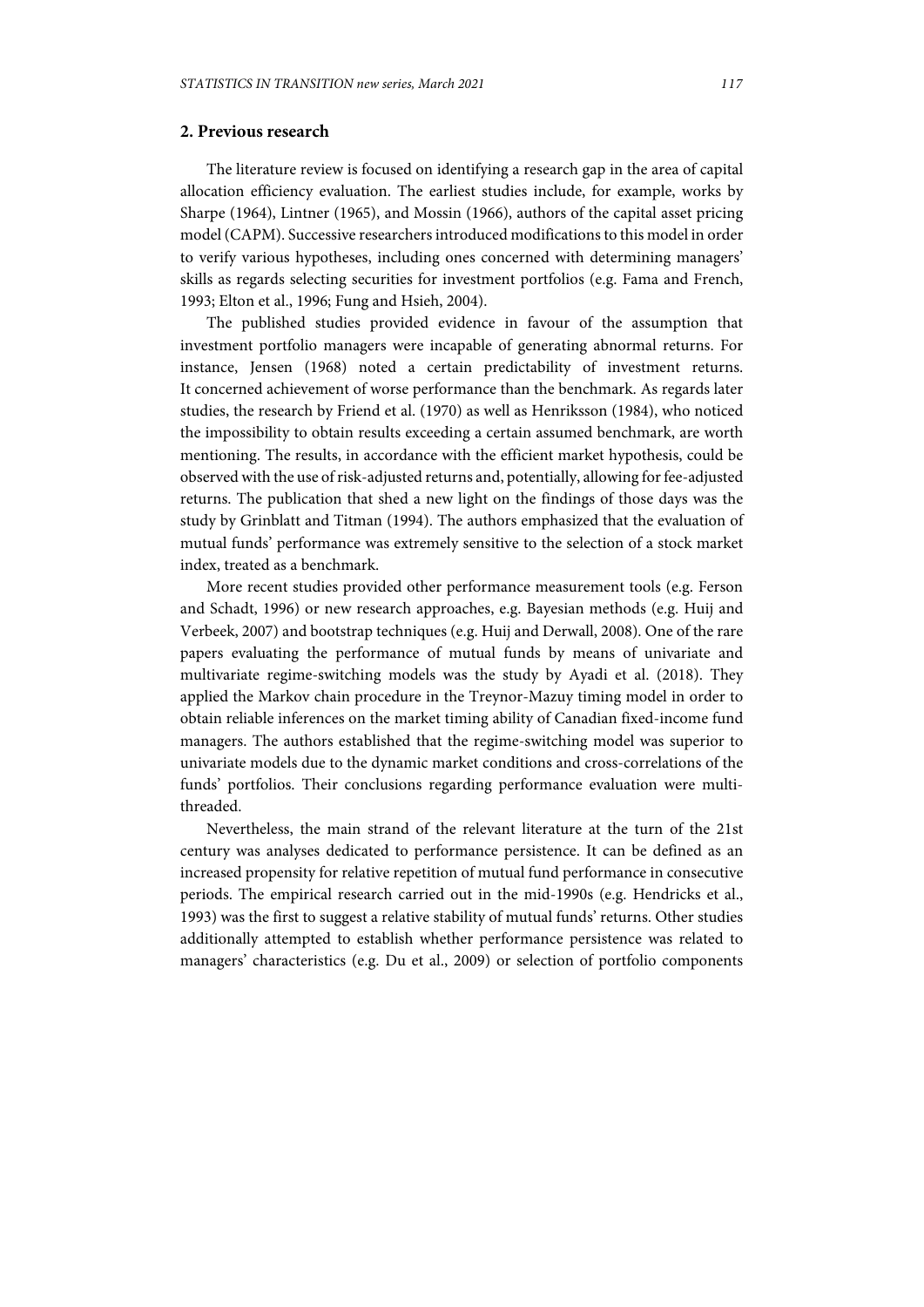(e.g. Grinblatt and Titman, 1992). Moreover, researchers asked the question if the mutual funds' performance persistence was a group phenomenon consisting in adopting a common winning investment strategy (cf. Goetzmann and Ibbotson 1994). For instance, Hendricks et al. (1993), who were mentioned above, identified the so-called hot hands effect concerning short-term performance persistence. They proved that, as a general rule, funds generating lower quarterly returns in one-year repeated performance below the benchmark in 4 successive quarters. In the case of winning funds, they found poor evidence for performance persistence in the next period. The persistence was noted also in the medium term, yet it was not as strong as one-year persistence.

More recent studies tried to engage stochastic methods for modeling the dynamics of risk-adjusted performance. One of them was the paper by Fenech et al. (2013), where investment rating migrations of Australian pension funds were measured by means of the Markov approach. The researchers investigated mobility matrices and found that the rating method mattered in terms of both statistics and investment decisions. In turn, Drakos et al. (2015), who also applied the Markov chain, examined whether there was a higher probability for mutual funds to remain in their initial ranking position compared to the probability of funds being characterized by a certain movement in ranking positions. They noted that there was a tendency for repeating performance in the post-ranking periods although the degree of mobility increased over time. Overall, the analyzed U.S. mutual fund market was characterized by a considerable degree of mobility. In summary, no straightforward conclusion was drawn. Performance persistence has been considered a market anomaly to this date.

The finance literature is also evidenced a significantly positive relationship between mutual fund flows and future performance. One of the first authors to discern this phenomenon was Gruber (1996), who noticed that investors had the ability to select funds which would be able to achieve superior performance in the next period. It means that mutual funds with net inflows outperform those with net outflows. As regards investors themselves, it was suggested that there might be informed investors capable of forecasting future investment results based on the information about past returns, who put their savings in funds with better future performance. Similarly, Zheng (1999) confirmed the relation and indicated that funds which received greater net flows outperform their less popular peers in the next period. Both these studies introduced the term "smart-money" effect to the relevant literature and defined it as mutual fund investors' ability to predict short-term performance and invest by moving money from underperformers to funds with better investment results (cf. Wermers, 2003; Sapp and Tiwari, 2004).

However, further studies (e.g. Frazzini and Lamont, 2006; Friesen and Sapp, 2007) noticed, contrary to what Gruber and Zheng argued, that a large group of investors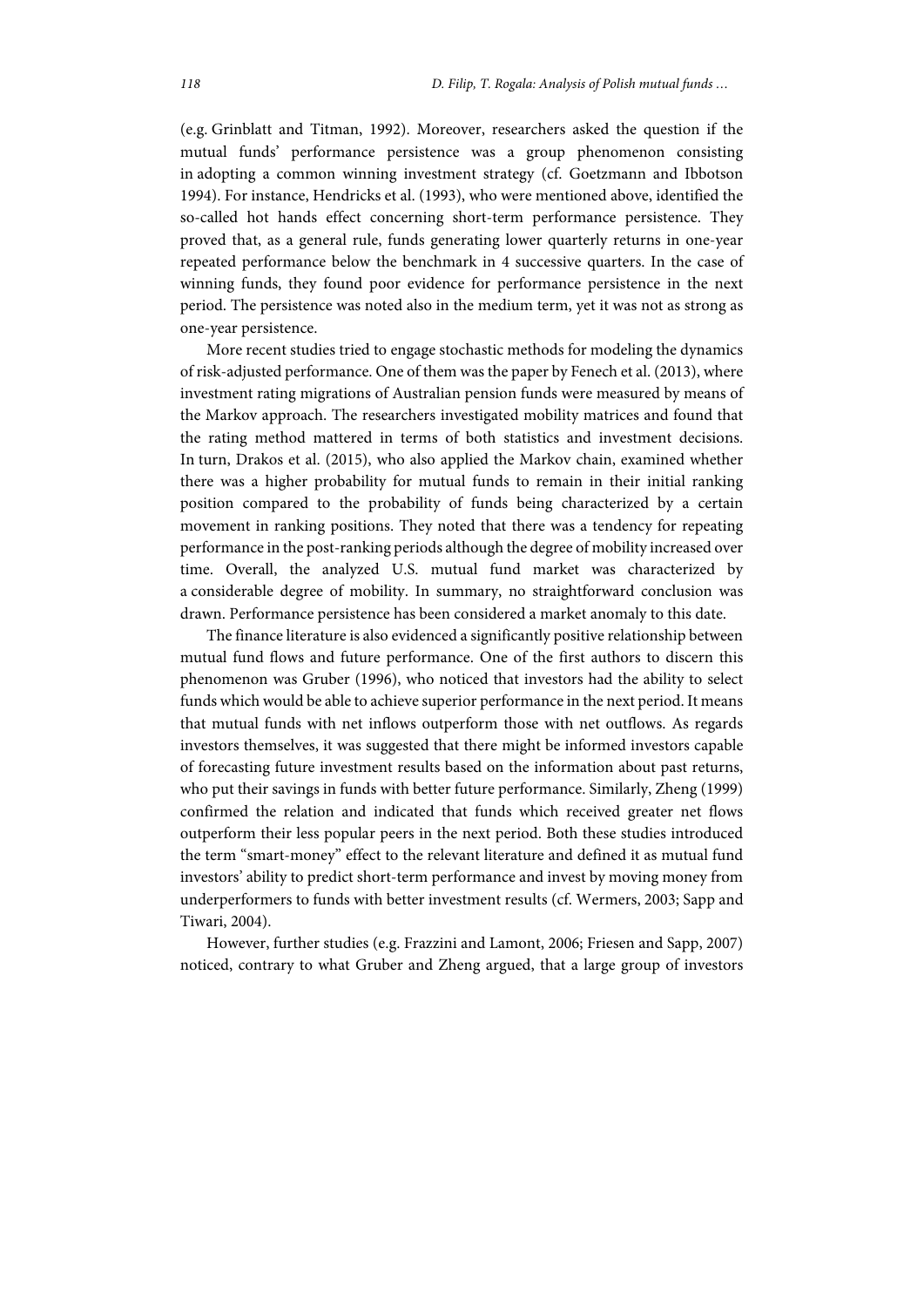were less informed and less sophisticated than it would seem. Their activities in the form of investments in funds generated poor performance in the long run. The mentioned authors stated that fund net flows resulted in the so-called "dumb money" effect and investors themselves had low timing abilities, i.e. an average individual investor made wrong investment decisions most of the time. Teo and Woo (2001) also obtained evidence of the "dumb money" effect, which was reflected in high inflow funds underperforming low inflow funds over multi-year time periods. To the authors' best knowledge, there are very few papers in the smart money area to use stochastic methods. One of them is the study by Steffi Yang (2004), who developed a Markovian model of smart money chasing past winning funds. It was found that investors were sensitive to fund performance, in particular when funds could beat the market.

It should be highlighted that empirical investigations concerning mutual funds from the CEE countries where researchers use Markov-switching models are scare. The authors are familiar with only one paper in the relevant Polish (cf. Włodarczyk and Skrodzka, 2013) and one Romanian (Badea et al., 2019) literature analyzing efficiency of a limited number of local investment funds. Therefore, this study tries to fill the existing research gap and provides an opportunity to verify the potential market anomalies in developing economies, which might differ from the ones encountered in developed ones.

### **3. Data and methodological background**

### **3.1. The scope and sources of data**

The data used in this study was derived from a database which was created for the purpose of a research project conducted earlier and has still been updated. The data sources include publically available and specifically ordered information coming from reports prepared by the Chamber of Fund and Asset Management (IZFiA) and AnalizyOnline, respectively. Information about 46 Polish open-end mutual funds operating continuously between January 2010 and September 2018 was gathered for the purpose of verifying specific research hypotheses. The study was conducted for a homogeneous group of domestic equity funds with defined investment objectives. The starting point in this research was the values of the quarterly rates of return achieved by these entities. The funds' performance was compared to the values of the rates of return on benchmark being the local index of the securities market (the Warsaw Stock Exchange Index). It enables the calculation of market-adjusted returns. We decided to use market-adjusted returns instead of three- or four-factor models because of the lack of an appropriate data library or topical and downloadable databases containing fundamental factors (i.e. size, value, momentum) in Poland. The decision to resign from weekly or monthly data arose from a relatively high number of observations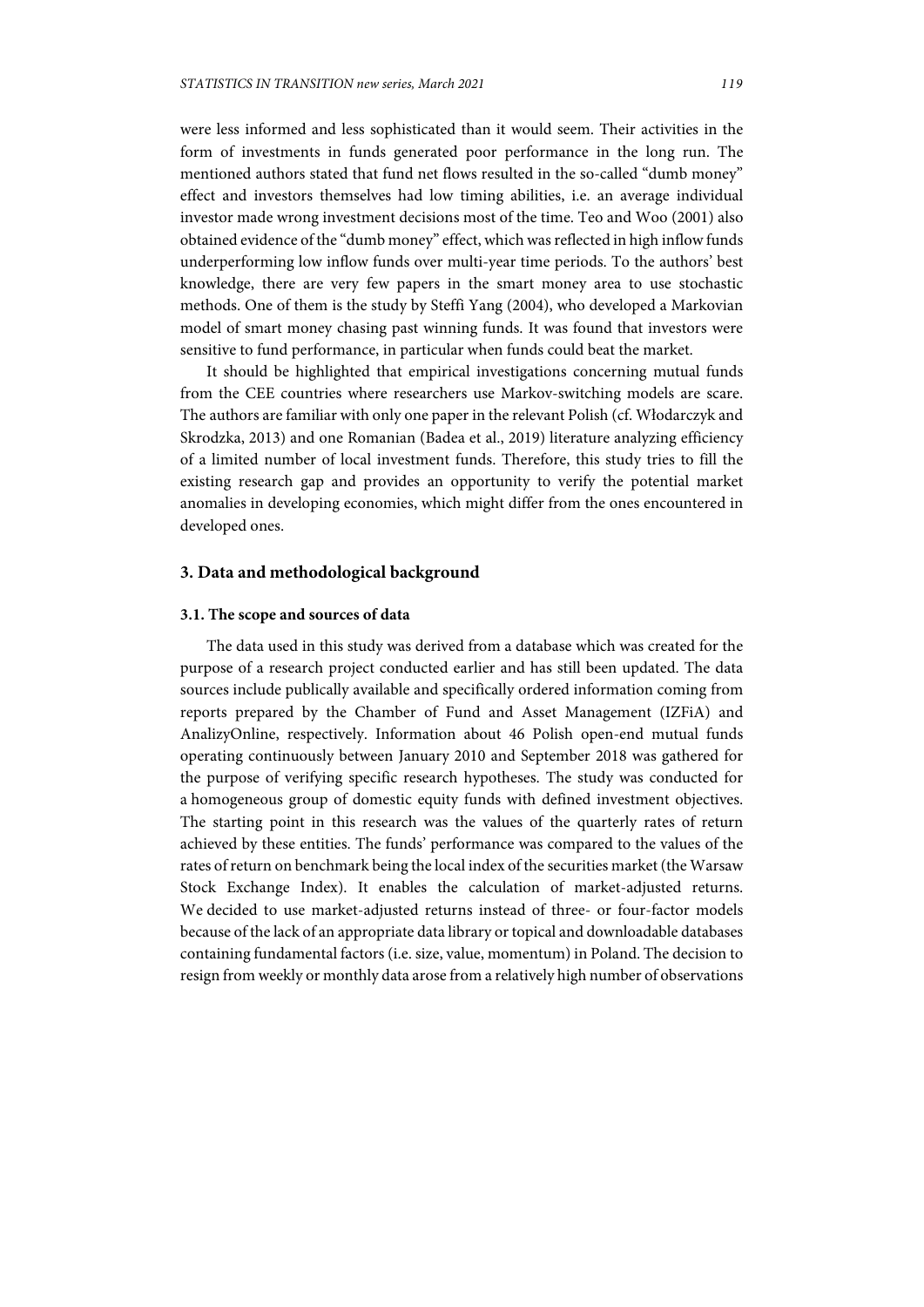usually indicating extremely small differences in the value between weekly or monthly rates of return of funds and benchmark (cf. Grinblatt and Titman, 1989). The annual values of assets under management also provided useful information, yet only with respect to the possibility to classify funds to the appropriate subsample in terms of fund size. Furthermore, the additional data included the quarterly values of net asset inflows to the portfolio. Due to the constraints on the volume of this paper, it was decided to omit the well-known formulas of the applied measures: the market-adjusted return and the inflow rate.

In order to capture the characteristics of the analyzed study sample, we decided to present the applied variables for the entire study in brief. Summary statistics across subsamples or in yearly periods are available from the authors of this paper at request. A description of the variables is shown in Table 1.

| Variable | Mean     | St. Dev. | Median   | Min      | Max     | O1       | O3    |
|----------|----------|----------|----------|----------|---------|----------|-------|
| Return   | $-0.005$ | 0.040    | $-0.007$ | $-0.164$ | 0.202   | $-0.028$ | 0.014 |
| $Size*$  | 410.5    | 727.7    | 158.4    | 2.5      | 5,089.5 | 76.5     | 411.7 |
| Flow     | .017     | 0.217    | 0.984    | 0.403    | 3.531   | 0.923    | l.061 |

**Table 1**. Summary statistics for the applied variables

Note: \* values are expressed in PLN million.

As shown in Table 1, the sample of mutual funds is characterized by underperformance – the mean value of return equals -0.005. However, quite a large deviation from the mean is noticeable. The dominance of several entities whose asset values are disproportionately higher than those of the remaining funds in total can be noticed in the entire Polish mutual fund market. Hence, the distribution of the size variable is moderately or even highly positively skewed with a leptokurtic distribution. The last variable, flow, is partly affected by the size factor. Therefore, as the market developed over successive years, assets inflow was observable.

### **3.2. Hypotheses and methodological approach**

There are many methods for the evaluation of fund performance in the finance literature. This article presents an analytical approach that can be used for the effectiveness evaluation of a consequence of certain market circumstances. Our research procedure consists of two parts. First, the efficiency of investment funds was analyzed against the return on benchmark. In this case, efficiency means the difference between the returns of a given fund in period *t* and the returns on the main local market index in the same period. The main Warsaw Stock Exchange Index (WIG) was employed as the benchmark. A similar approach was applied in some publications in finance. For instance, Abdymomunov and Morley (2011) examined time variation in multifactor models of asset returns, especially book-to-market and momentum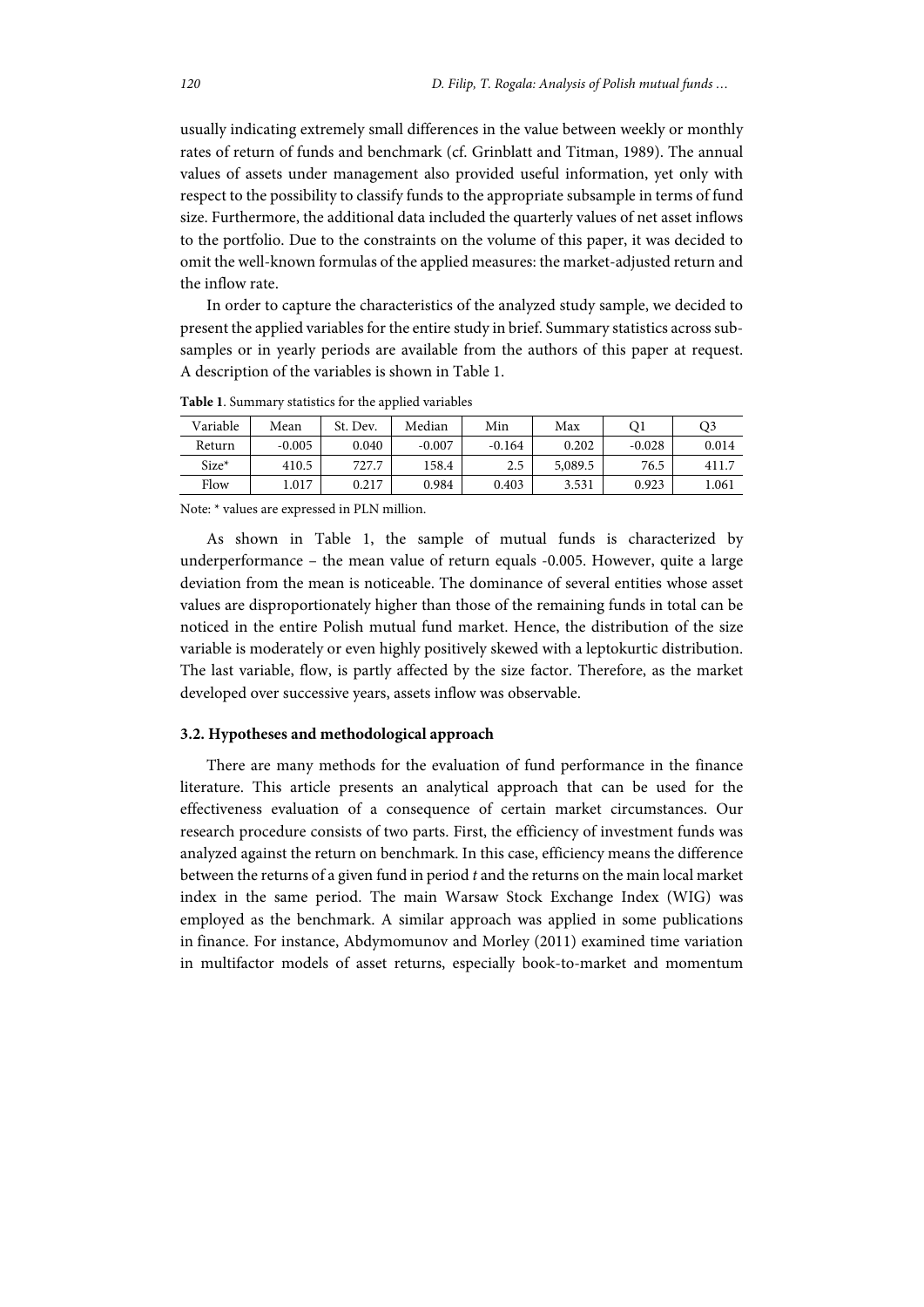mimicking portfolios across stock market volatility regimes. As indicated previously, they employed market and portfolio returns using a two-state Markov-switching process.

However, the development of this approach served the purpose of determining whether the potential (in)efficiency was the domain of large or small funds. For this purpose, the entire sample was divided into two subsamples. The first of them, concerning large funds, was composed of 10% of the biggest entities in terms of assets held, whereas the second subsample covered the remaining 90% of entities, i.e. smaller funds. It was decided not to apply the traditional division into large vs. small with the use of the median or, for instance, the first and the last quartile due to a relatively significant asymmetry in the statistical distribution of the fund size's data. The approach consisting in examining fund efficiency among large and small entities separately was drawn from the study by Lee and Ward (2001), who investigated the relationship between past and present performance of UK real estate with the use of the Markov chain approach. This leads us to the initial two hypotheses:

*Hypothesis 1: There is a tendency to uniformity of transition probabilities across states in regard to the obtained abnormal returns in two consecutive periods.* 

*Hypothesis 2: The transition probabilities across states are the same for performance, regardless of the size of the fund (i.e. identical for large and small funds).* 

The second part of this research is dedicated to the issue discussed in the literature as the performance anticipation hypothesis (cf. Alves and Mendes, 2011). In this case, the authors attempted to answer the question whether abnormal returns were related to the mutual fund flow in the previous period. It was decided to analyze the flow– performance relationship by means of a four-state process. As was already mentioned, the authors found no papers in the smart money area using probabilistic methods and therefore they consider this as their contribution to the literature. Therefore, the final hypotheses read:

# *Hypothesis 3: There are equal transition probabilities of being visited across states in regard to prior net flows and the subsequent abnormal returns.*

*Hypothesis 4: There is no relationship between past net flows and future performance.* 

With regard to the first three hypotheses, it was decided to check the stationary distribution, which could be interpreted as a long run stability of the process. Therefore, the question of how many quarterly periods mutual funds need in order to attain the steady state will be crucial. Moreover, on the basis of observations concerning the issue in question, it is possible to determine whether the employed research procedures are helpful in explaining fund returns.

Taking into account the review of the applied empirical methods discussed in the literature, it was decided to adopt a probabilistic approach, which could be a natural and logical consequence of formulated research questions and the relevant hypotheses.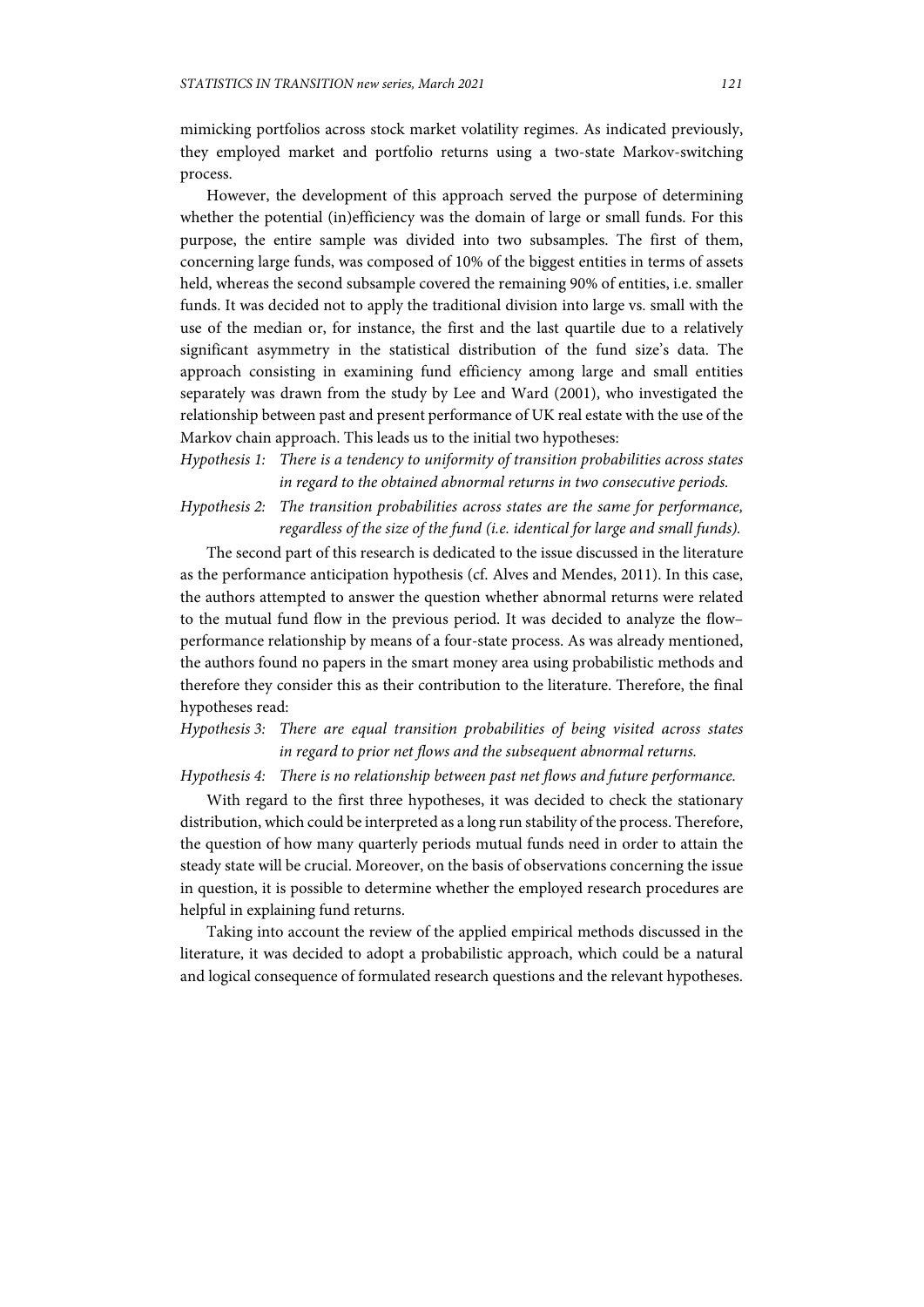The chosen research approach was the Markovian framework (e.g. Kemeny and Snell, 1976). The Markov chain is defined as a special stochastic process with a countable state space and transitions at integer times. It could be said that a process  $X = (X_t)_{t=1}^{\infty}$  is a Markov chain with the state space *S* if it takes value in set *S* and for every  $n \in N$ , for every  $s_1, ..., s_n, s_{n+1}$ , and for every  $t \in \{n, n+1, n+2, ...\}$  we have that

$$
P(X_{t+1}=s_{n+1}\mid X_t=s_n)=P(X_{t+1}=s_{n+1}\mid X_t=s_n, X_{t-1}=s_{n-1},..., X_1=s_1). \hspace{1cm} (1)
$$

From equation (1) we have an immediate interpretation of the Markov chain. Knowing the present state, it can be seen that the past of the process does not provide any further information about its future.

A crucial aspect in dealing with a Markov chain is its transition matrices, i.e. **P***t.*  Each element of transition matrix  $P_t$  corresponds to the estimated probability of transiting from state *i* to state *j* across states in *t* steps. Moreover, it can be said that a Markov chain with transition matrices **P***t* is homogeneous if **P***t* does not depend on *t*. More precisely, there exists a matrix **P** such that for every *t* we have that  $P = P_t$ .

A very important type of Markov chains is ergodic Markov chains. These are homogeneous Markov chains for which there exists the so-called stationary distribution, i.e. such a distribution *π* on *S* for which we have that

$$
\pi = \pi \mathbf{P}.\tag{2}
$$

The interpretation of equation (2), i.e. the meaning of an ergodic Markov chain, is very deep. In fact, for ergodic Markov chains, the dependence between being in a state and the initial probability (the choice of initial probabilities) decreases. In particular, there exists a limit of **P***<sup>n</sup>* .

Ergodicity could be defined as the so-called metric transitivity, which is a property of indecomposable measure preserving transformations (cf. Poitras and Heaney, 2015). The abovementioned terms are related to the ergodic hypothesis (EH), which is applied in physics and thermodynamics. Ergodicity is a feature which helps us see that our process has a sort of stability in the long run. In particular, there is in ultimate loss of dependence on the initial states. More precisely, there exists such a limit

$$
P = \lim_{n \to \infty} P^n
$$

$$
P = \begin{bmatrix} \pi_1 & \pi_2 & \cdots & \pi_m \\ \cdots & \cdots & \cdots & \cdots \\ \pi_1 & \pi_2 & \cdots & \pi_m \end{bmatrix}
$$

,

where  $\pi$  is a stationary distribution.

that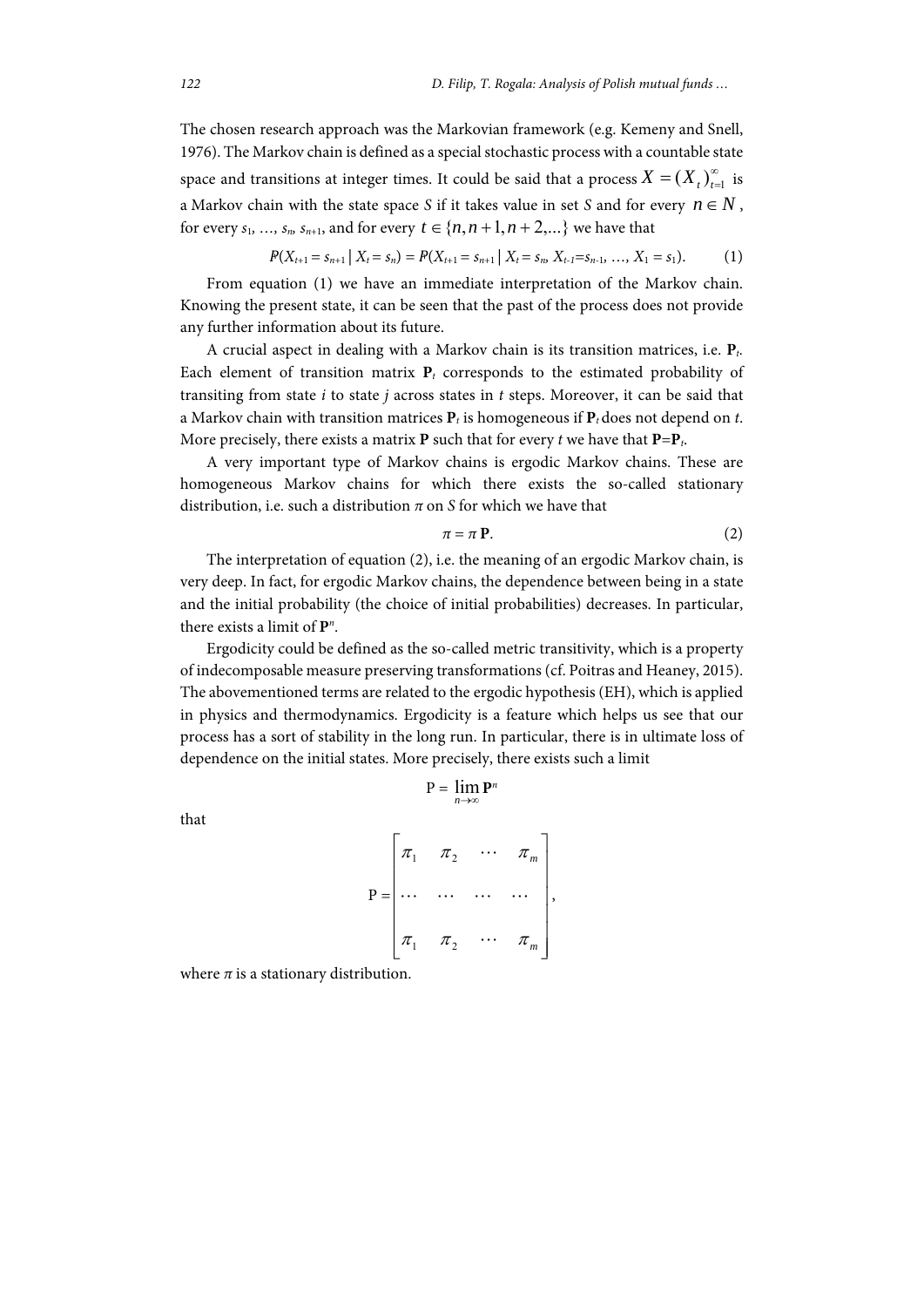In our models, empirical distribution is used for calculating transition probabilities for every process. It is also assumed that the process under examination is homogeneous Markov chains. This assumption facilitates the study of the features of the returns generated by mutual funds. Moreover, it helps the authors find interesting properties of the returns since the applied approach is able to characterize more states of nature than the discussed dichotomies, e.g. outperformance vs. underperformance. The empirical distribution of funds' returns with respect to four subsequent quarters is taken into account.

However, restricting this study only to homogeneous Markov chains imposes major limitations on the authors. Firstly, it is assumed that – knowing the current rate of return of the mutual fund – it can be inferred that there is no significant dependence between past and future states of the analyzed processes. Secondly, the restriction imposed by homogeneity is the situation where there are the same probabilities of changing a state at every time moment. It should be also remembered that the employment of the Markov approach will not provide the information about the power or value of the transition from one state to another; it will only present the direction of the transition. Determining the probability of a change of a state informs the fund customer about what can be expected given specific initial assumptions.

### **4. Empirical results**

As was mentioned, the aim of this study was to evaluate mutual funds' performance in the context of examining the efficiency, including its potential inertia over time, and the use of the phenomenon of economies of scale related to asset inflow to a fund. Hence, it was decided to divide this section into two respective parts. The relevant hypotheses will be verified in successive parts.

### **4.1. Difference between small and large mutual fund returns**

This part presents the results of an analysis of performance in subsamples of small funds (see matrix *A*) and large funds (see matrix *B*). The authors try to determine the probabilities of obtaining abnormal returns in the two groups of funds and whether the probabilities differ.

Denote by  $X_t$  and  $Y_t$  the random variables which take values in the set  $\{1, 2\}$ . The events  ${X_t = 1}$  and  ${Y_t = 1}$  mean that small and large funds, respectively, outperform a benchmark. It is assumed that the processes  $X = (X_t)_{t=1}^{\infty}$  and  $Y = (Y_t)_{t=1}^{\infty}$  are homogeneous Markov chains with estimated transition matrices:

$$
A = (a_{ij})_{i,j=1,2} = (P(X_t = i \mid X_{t-1} = j))_{i,j=1,2} = \begin{bmatrix} 0.477 & 0.523 \\ 0.351 & 0.649 \end{bmatrix}
$$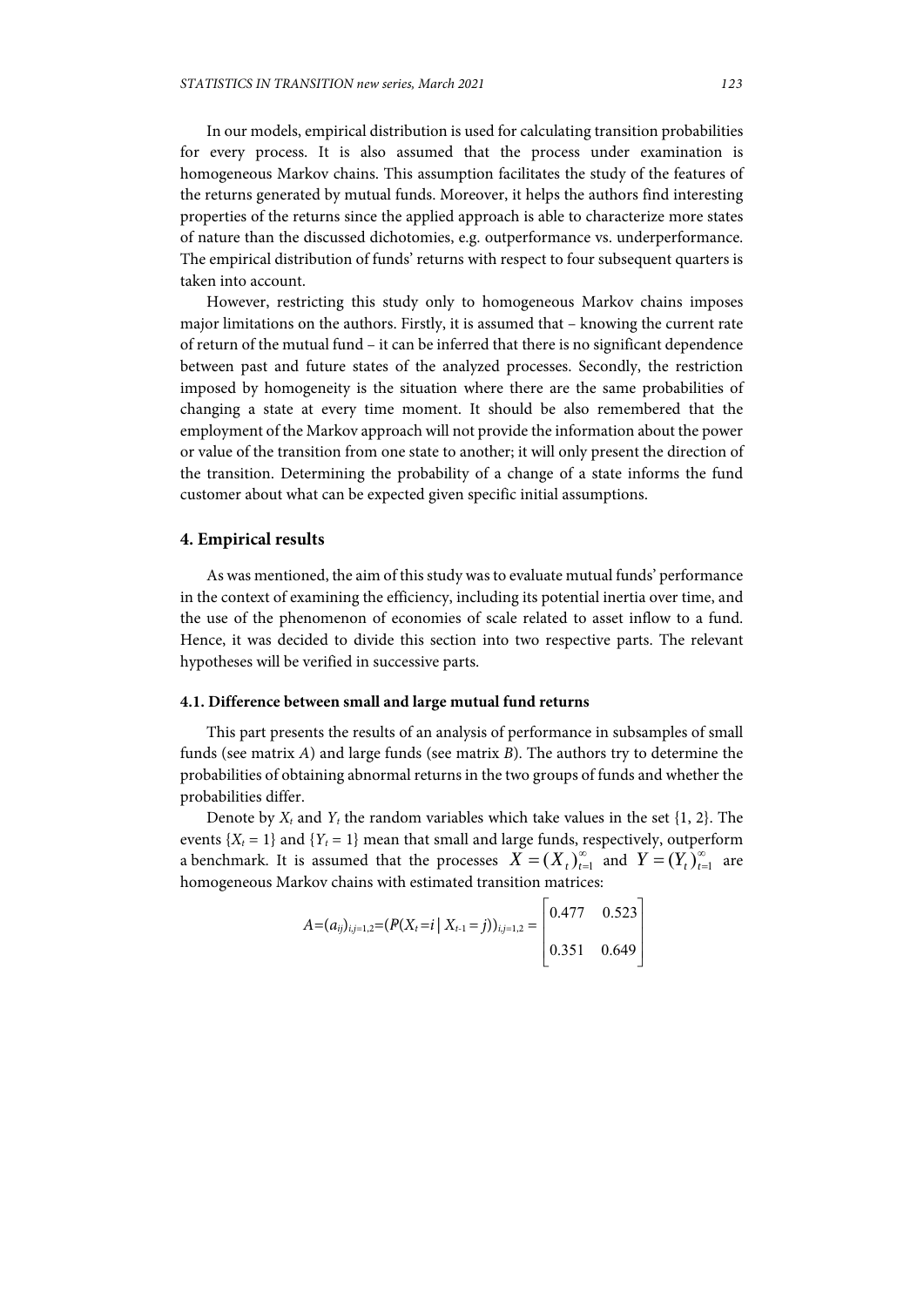and

$$
B=(b_{ij})_{i,j=1,2}=(P(Y_t=i \mid Y_{t-1}=j))_{i,j=1,2}=\begin{bmatrix} 0.403 & 0.597 \\ 0.370 & 0.630 \end{bmatrix}.
$$

The elements of transition matrices *A* and *B* correspond to the estimated probability of transiting from state *i* to state *j* across states ( $n = 2$ ). The first state indicates outperforming funds and the second one – underperforming funds.

The results obtained for both subsamples point to a relative non-uniformity of transition probabilities across states. In the groups of both small and large entities, the probabilities that negative returns will persist are at similar levels (0.630-0.649). This may be related to the existence of the icy hands effect in the performance of Polish mutual funds, which consists in maintaining a portfolio generating a rate of return below the average in consecutive periods (cf. Urbański, 2017; Zamojska, 2011). Minor, yet observable, differences in the probabilities of transiting from the state of positive results to the state of negative market-adjusted returns were recorded among small funds (0.522) and, which was more visible, among large funds (0.597). The findings, termed as underperformance, correspond well with the efficient market theory. Regardless of whether a fund belonged to the group of large or small funds, having obtained outperformance, it definitely more frequently underperformed than repeated its superior returns in the subsequent period. Therefore, Hypothesis 1 needs to be rejected. Moreover, the values of transition probabilities for small and large funds are to a large extent comparable. Therefore, Hypothesis 2 should probably be confirmed.

These two Markov chains are ergodic and their stationary distributions are:

$$
\pi^X = [\pi_i^X]_{i=1,2} = [0.402 \qquad 0.598],
$$
  
\n
$$
\pi^Y = [\pi_i^Y]_{i=1,2} = [0.381 \qquad 0.619],
$$

respectively.

The interpretation of the values of stationary distributions are as follows. In the long run, the probability that a small fund will be effective is 0.402. Moreover, 18 periods are needed to be near the steady state. For large funds, the situation is similar but the probability that it will be effective in the long run is slightly lesser, i.e. 0.381. Moreover, around 11 periods are needed to be near the steady state. In both cases, it can be seen that the probability that small or large funds will be effective in the long run is distinctly lower than 1/2.

### **4.2. Smart money effect**

The second part of the study investigates whether inflow or outflow is related to beating the market. Precisely, the authors attempt to find the probability of achieving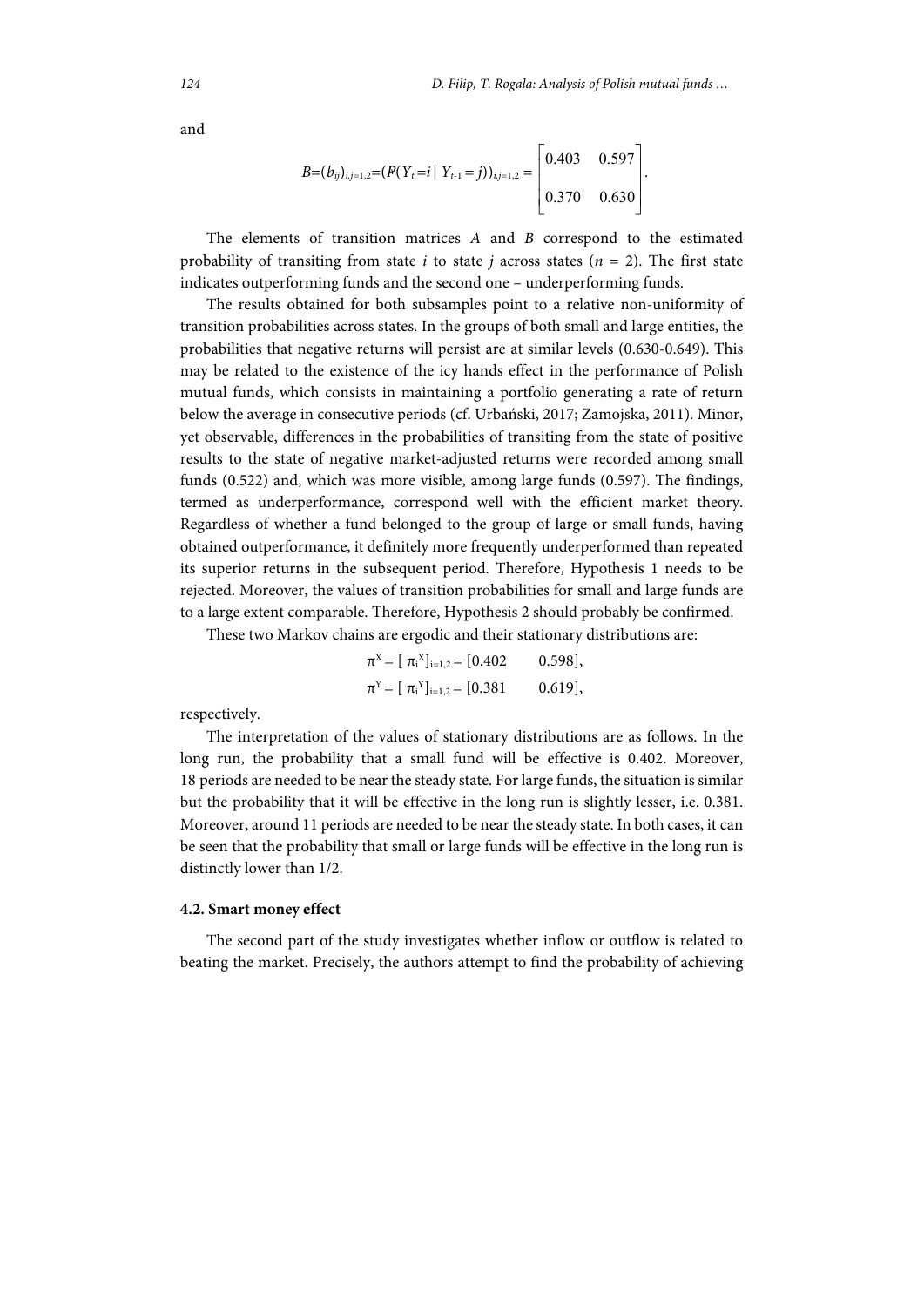abnormal returns, measured by means of a market-adjusted return. In this case, they build a Markov chain and try to find an indirect relation between the net flow and performance by computing adequate probabilities.

In the first step, we denote by  $X_t$  the random variable which takes values in the set  $\{1, 2, 3, 4\}$ . The events  $\{X_t=1\}$ ,  $\{X_t=2\}$ ,  $\{X_t=3\}$  and  $\{X_t=4\}$  mean: funds that were outperforming and registered inflows of money; outperforming funds that registered outflows of money; underperforming funds that registered inflows of money; and underperforming funds that registered outflows of money, respectively. We assume that the process  $X = (X_t)_{t=1}^{\infty}$  is a homogeneous Markov chain with a transition matrix:

|                                                                                                         |  | $\begin{bmatrix} 0.326 & 0.229 & 0.286 & 0.159 \end{bmatrix}$ |
|---------------------------------------------------------------------------------------------------------|--|---------------------------------------------------------------|
| $C=(c_{ij})_{i,j=1,2,3,4}=(P(X_t=i   X_{t-1}=j))_{i,j=1,2,3,4} =   0.134 \t 0.270 \t 0.344 \t 0.251  .$ |  |                                                               |
|                                                                                                         |  | $\begin{bmatrix} 0.143 & 0.148 & 0.300 & 0.409 \end{bmatrix}$ |
|                                                                                                         |  | $\begin{vmatrix} 0.147 & 0.274 & 0.168 & 0.411 \end{vmatrix}$ |

The elements of transition matrix *C* correspond to the estimated probability of transiting from state *i* to state *j* across states ( $n = 4$ ).

The results show that transition probabilities are not uniform. In the case of funds characterized by net inflows, positive returns in the subsequent quarter coincide with a relevant customer response in the form of another asset inflow. For entities implementing such scenarios, the probability of positive performance persistence was 0.326. On the other hand, the probability that asset inflow after a worse period for funds does not mean that positive returns will be recorded later is similar (0.286). As regards funds with turbulence in asset inflow and outflow, i.e. increased redemptions in the previous period, but in the face of obtaining better results in the subsequent quarter, which could also result in a simultaneous inflow of new assets, the noticed probability of deteriorated performance in the subsequent period was 0.344. In the case of negative market-adjusted returns, in turn, regardless of whether there had been asset inflow or outflow, a definite (i.e. the probability was 0.411) outflow of assets from the fund and consistent persistence of negative returns was noticed. This finding can be supported with a higher number of observations assigned to the abovementioned states. These findings seem to be consistent with the results of the first part of the analysis, where funds were usually ineffective (e.g. Perez, 2012). Therefore, they do not permit a straightforward conclusion whether the smart money effect is present in the performance of Polish mutual funds. Nevertheless, certain regularities related to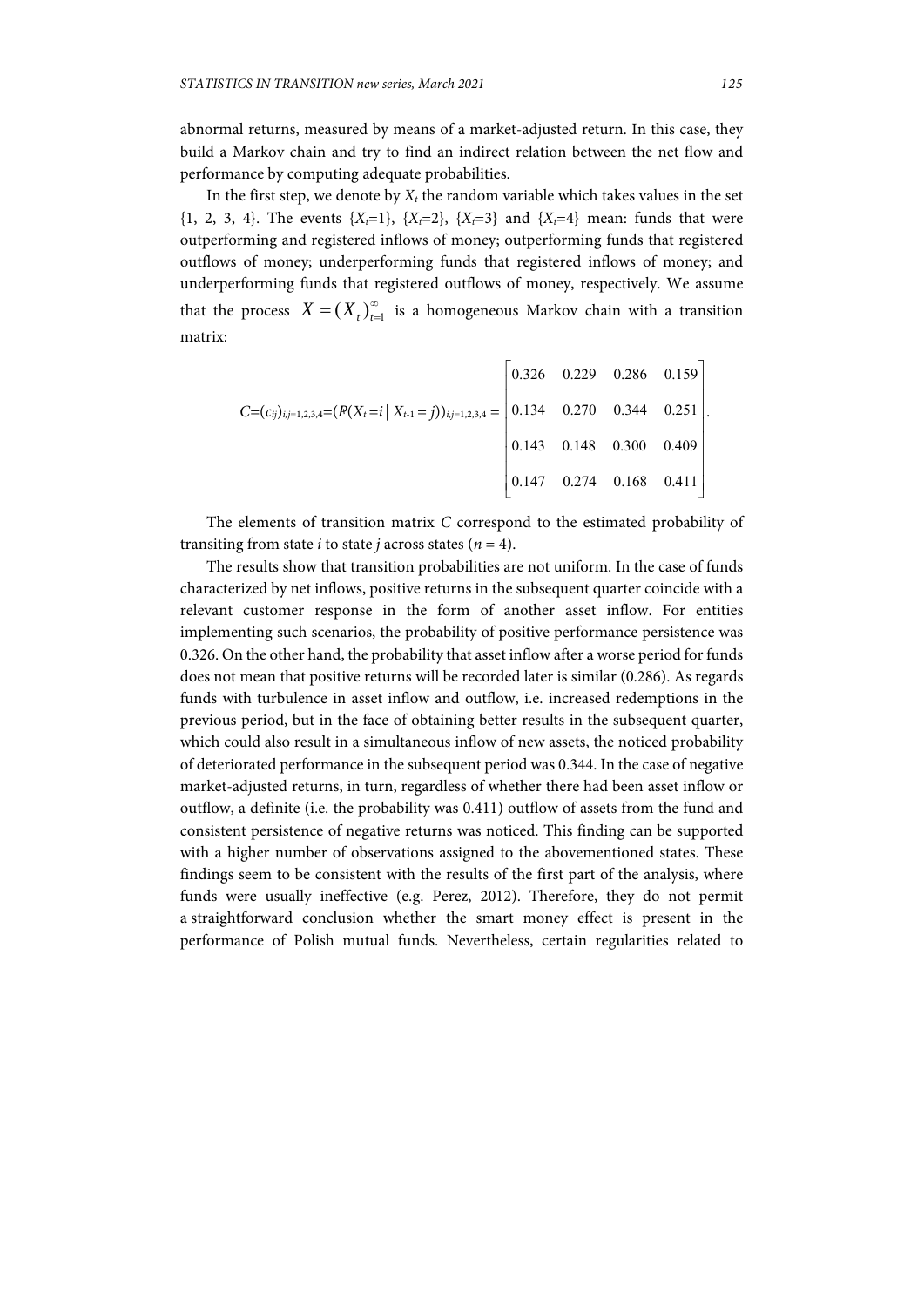a relatively strong sensitivity of fund customers to the investment performance achieved by the available forms of investment should be noticed.

The mentioned Markov chain is ergodic and its stationary distribution is as follows:

 $\pi = [0.177 \quad 0.231 \quad 0.265 \quad 0.327]$ .

The interpretation of the stationary distribution of the above  $\pi$  is as follows. In the long run, there is no state which has a dominant probability. However, probability of the ineffectiveness of a fund is slightly greater than 1/2. Moreover, the probability that a fund will register outflow of money in the long run is also slightly higher than 1/2. The authors' calculations show that a fund needs about 21 periods to reach stationary distribution.

In order to verify Hypothesis 4, the relationship between past net flows and subsequent performance had to be checked by means of a probability matrix which is not a Markov chain. We denote by  $X_t$  the random variable which takes value 1 if a fund is outperforming at time *t* and -1 if it is underperforming, i.e. if its return is greater than the return of a market portfolio (WIG) and lower than that of WIG, respectively. Denote by *Yt* the random variable which takes value 1 and -1 if the fund registers inflow and outflow of money at time *t*, respectively.

We assume that

$$
D=(d_{ij})_{i,j=1,-1}=(P(X_t=i\mid Y_{t-1}=j))_{i,j=1,-1}=\begin{bmatrix} 0.400 & 0.600 \\ 0.407 & 0.593 \end{bmatrix}.
$$

In particular,  $d_{1-1} = P(X_t = -1 | Y_t = -1) = 0.593$  and  $d_{1-1} = P(X_t = 1 | Y_t = -1) = 0.600$ mean that if there is inflow or outflow of money at time *t*-1, then we will have that a fund return is worse than the market portfolio return with the probability of 0.6. In other words, neither purchases nor redemptions of unit shares were able to reverse this unfavorable regularity. Given such considerations, the results seem to be consistent with the effects of the examination of the smart money effect presented in matrix *C*, and at the same time they confirm the impossibility to generate abnormal returns, which is also consistent with the efficient market theory. Hence, Hypothesis 4 about the lack of the relationship between past net flows and subsequent performance might be confirmed. Nevertheless, the relationship should be also analyzed by means of other research methods.

#### **5. Conclusions**

The aim of this study was to evaluate the performance of Polish mutual funds in relation to the examination of efficiency, including its potential inertia over time, and the use of the phenomenon of economies of scale resulting from the net flow of assets.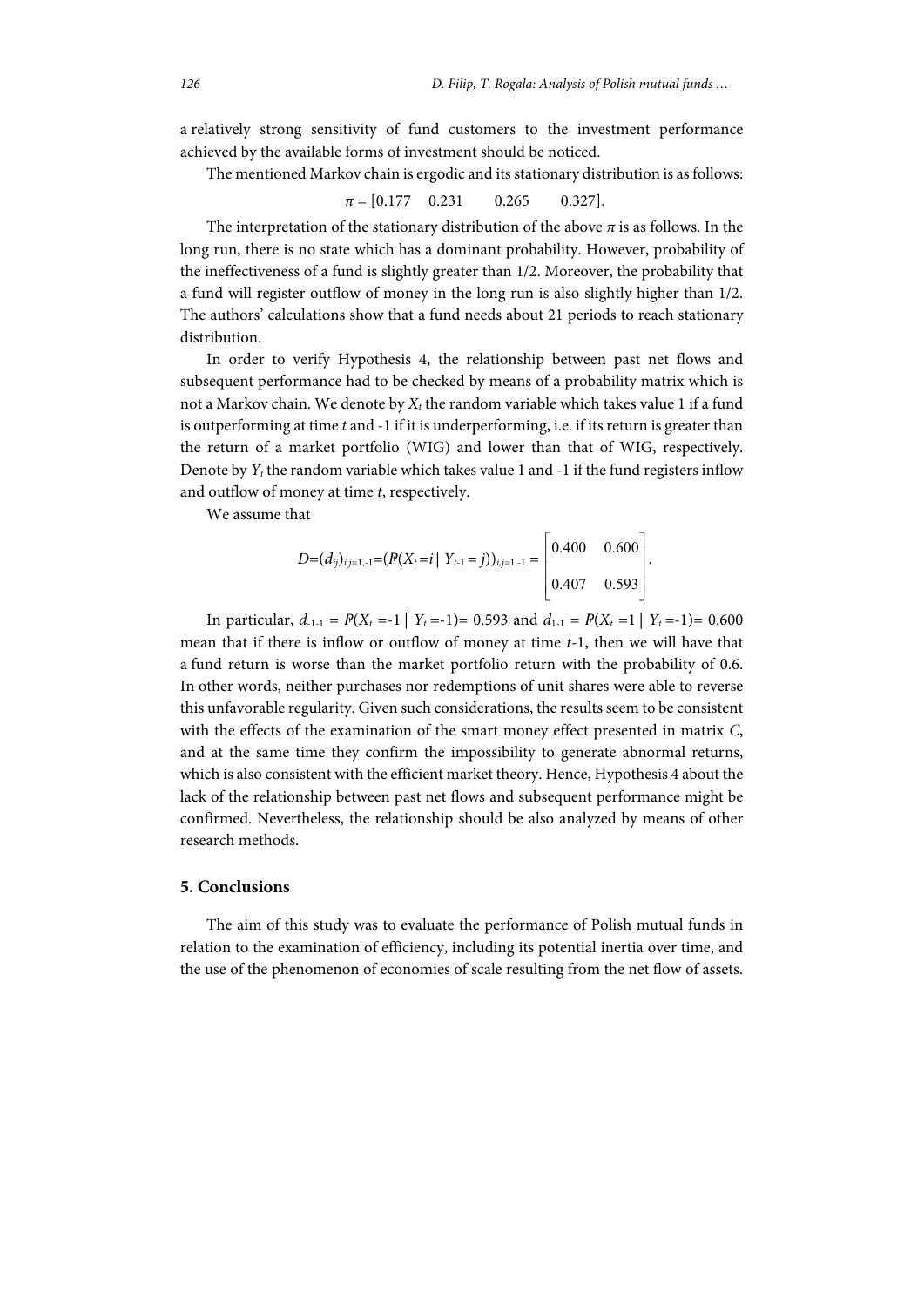The study sample consisted of 46 Polish domestic equity funds operating between January 2010 and September 2018. A Markovian framework was applied as the research approach. It was decided to use Markov chains in order to verify the formulated hypotheses. The results provide conclusions consistent with the efficient market theory. A certain inertia of returns concerning non-uniformity of transition probabilities across states, which results from the applied measure of return, could be observed. It is worth mentioning that the calculation of the market-adjusted returns revealed the lack of efficiency both in small and large funds with a slightly higher probability. Moreover, the discussed smart money effect was not detected in the present study, but the dominant funds were those which achieved poorer performance after asset inflow or outflow, regardless of the initial state. Hence, the issue of chasing performance by investors seems to be noticeable. In all cases, 11 and more periods were needed to reach stationary distribution.

In general, it was concluded that mutual funds operating in the analyzed developing market were unable to provide abnormal benefits to their clients. When marketadjusted returns were used, there was a higher probability of achieving underperformance than outperformance in relation to the initial state. Furthermore, the analyzed market circumstances, e.g. the smart money effect, which is recorded in the existing literature, was not confirmed here. The findings should be important for the theory of finance, especially from the viewpoint of verifying the efficient market hypothesis. The results could be also interesting to individual investors in the context of their investment decisions. At the same time, the utility value coming from the study does not seem to be very optimistic for mutual funds and their clients.

It should be emphasized that the study contributes to the current research by applying the Markovian framework. The constructed Markov chains are still unpopular in the field of finance, especially in relation to mutual funds operating in European markets. As was mentioned before, the authors made certain assumptions, e.g. a special stochastic process is homogeneous, which facilitated the study of the features of the rates of return. On the other hand, restricting this study only to homogeneous Markov chains imposed a number of limitations on the authors. Most importantly, past and future states of the examined processes are independent of each other. However, the employed approach proved helpful in explaining the returns generated by funds. The reasonability of its application in future studies in the discussed area also deserves a mention. One of the research perspectives that naturally come to mind in the first place could be that of a martingale approach in the evaluation of mutual fund performance. Subsequent studies should concentrate on the so-called stopping times, which – together with the Doob theorem – can help us calculate the probability that returns will reach fixed levels (cf. Devolder et al., 2012).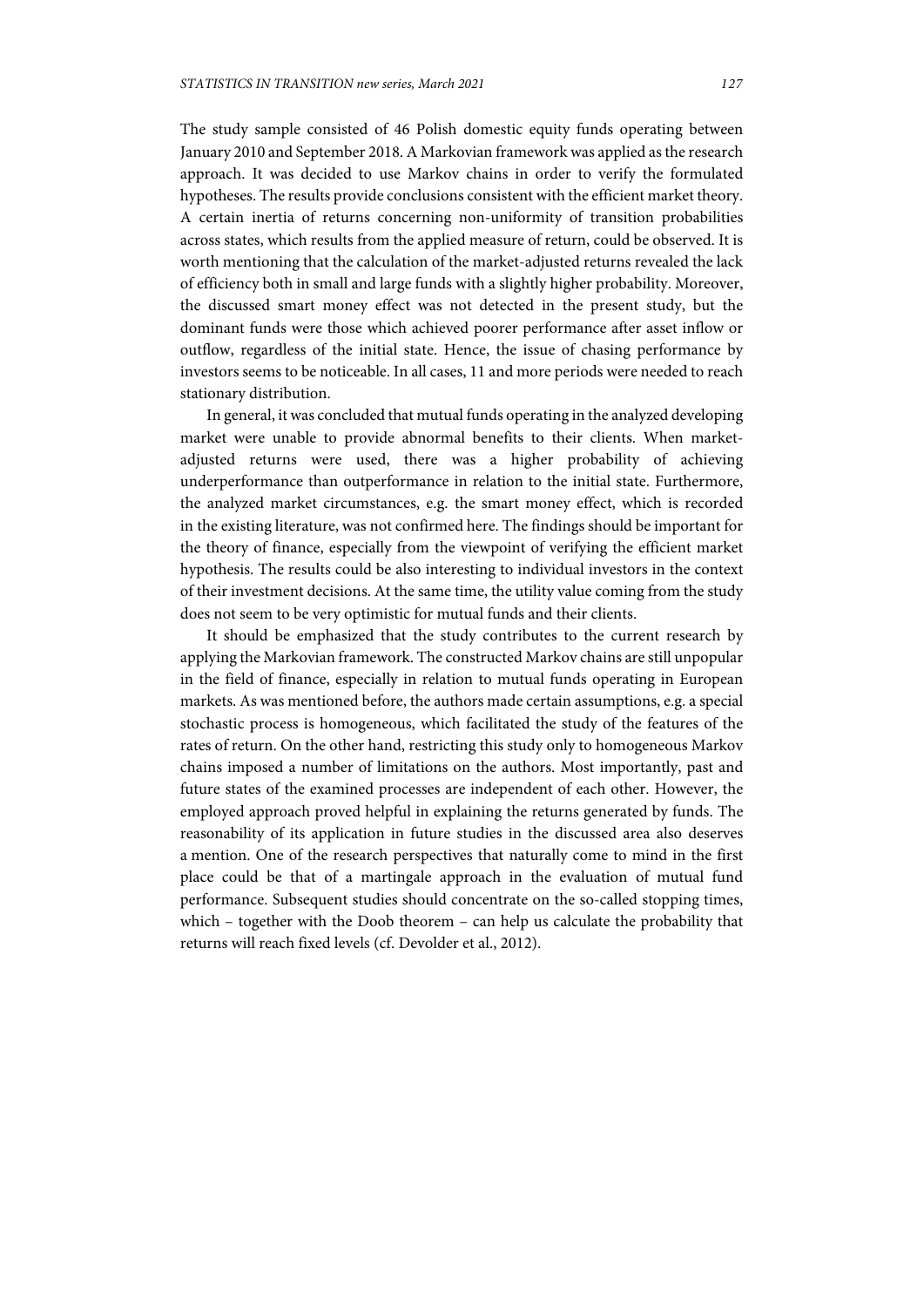# **References**

- ABDYMOMUNOV, A., MORLEY, J., (2011). Time variation of CAPM betas across market volatility regimes, *Applied Financial Economics*, Vol. 21, pp. 1463–1478.
- ALVES, C., MENDES, V., (2011). Does performance explain mutual fund flows in small markets? The case of Portugal, *Portuguese Economic Journal*, Vol. 10, pp. 129–147.
- AYADI, M.A., LAZRAK, S., LIAO, Y., WELCH, R., (2018). Performance of fixedincome mutual funds with regime-switching models, *The Quarterly Review of Economics and Finance*, Vol. 69, pp. 217–231.
- BADEA, L., ARMEANU, D.,S., PANAIT, I., GHERGHINA, S. C., (2019). A Markov Regime Switching Approach towards Assessing Resilience of Romanian Collective Investment Undertakings, *Sustainability*, Vol. 11, pp. 1–24.
- DEVOLDER, P., JANSSEN, J., MANCA, R., (2012). *Stochastic Methods for Pension Funds*, ISTE Ltd, London and John Wiley & Sons, New York.
- DRAKOS, K., GIANNAKOPOULOS, N., KONSTANTINOU, P., (2015). Investigating Persistence in the US Mutual Fund Market: A Mobility Approach, *Review of Economic Analysis*, Vol. 7, pp. 54–83.
- DU, D., HUANG, Z., BLANCHFIELD, P. J., (2009). Do fixed income mutual fund managers have managerial skills? *The Quarterly Review of Economics and Finance*, Vol. 49, pp. 378–397.
- ELTON, E. J., GRUBER, M. J., BLAKE, C., (1996). The Persistence of Risk-Adjusted Mutual Fund Performance, *Journal of Business*, Vol. 69, pp. 133–157.
- FAMA, E. F., (1970). Efficient Capital Markets: A Review of Theory and Empirical Work, *Journal of Finance*, Vol. 25, pp. 383–417.
- FAMA, E. F., FRENCH, K. R., (1993). Common risk factors in the returns on stocks and bonds, *Journal of Financial Economics*, Vol. 33, pp. 3–56.
- FENECH, J.-P., YAP, Y. K., SHAFIK, S., (2013). Brief Technical Note: A Markov Chain Approach to Measure Investment Rating Migrations, *Australasian Accounting, Business and Finance Journal*, Vol. 7, pp. 145–154.
- FERSON, W., SCHADT, R. W., (1996). Measuring fund strategy and performance in changing economic conditions, *Journal of Finance*, Vol. 51, pp. 425–462.
- FRAZZINI, A., LAMONT, O., (2006). Dumb money: mutual fund flows and the crosssection of stock returns. *NBER Working Paper* 11526.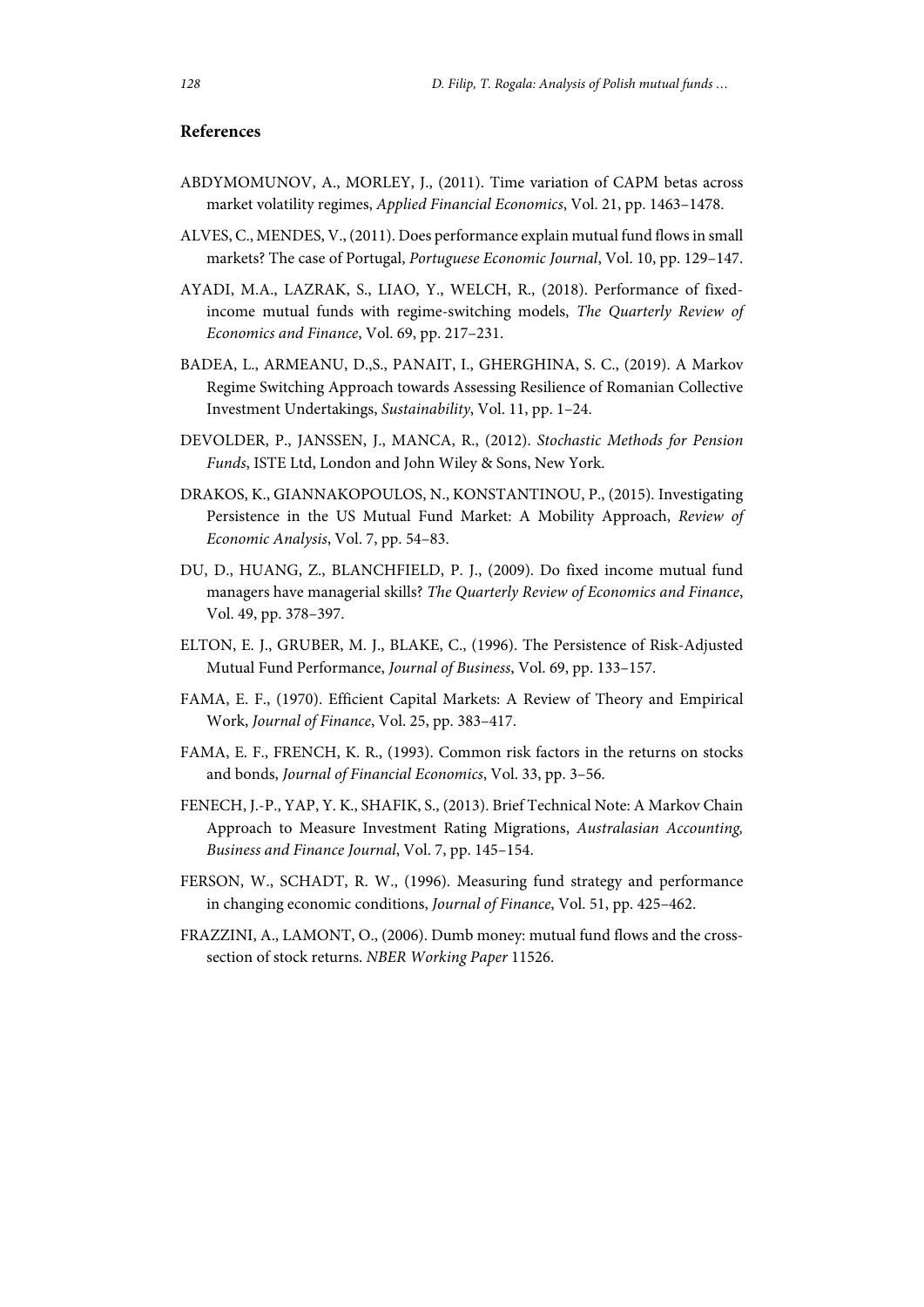- FRIEND, I., BLUME, M. E., CROCKETT, J., (1970). Mutual Funds and Other Institutional Investors – A new perspective. New York: Mc Graw Hill Book Company.
- FRIESEN, G., SAPP, T., (2007). Mutual fund flows and investor returns: an empirical examination of fund investor timing ability, *Journal of Banking & Finance*, Vol. 31, pp. 2796–2816.
- FUNG, W., HSIEH, D. A., (2004). Hedge Fund Benchmarks: A Risk-Based Approach, *Financial Analysts Journal*, Vol. 60, pp. 65–80.
- GOETZMANN, W. N., IBBOTSON, R. G., (1994). Do Winners Repeat? *Journal of Portfolio Management*, Vol. 20, pp. 9–18.
- GRINBLATT, M., TITMAN, S., (1989). Mutual Fund Performance: An Analysis of Quarterly Portfolio Holdings, *Journal of Business*, Vol. 62, pp. 393–416.
- GRINBLATT, M., TITMAN, S., (1992). The Persistence of Mutual Fund Performance, *Journal of Finance*, Vol. 7, pp. 1977–1984.
- GRINBLATT, M., TITMAN, S., (1994). A Study of Monthly Mutual Fund Returns and Performance Evaluation Techniques, *Journal of Financial and Quantitative Analysis*, Vol. 29, pp. 419–444.
- GRUBER, M., (1996). Another puzzle: The growth in actively managed mutual funds, *Journal of Finance*, Vol. 51, pp. 783–810.
- HENDRICKS, D., PATEL, J., ZECKHAUSER, R., (1993). Hot hands in mutual funds: Short-run persistence of relative performance, 1974-1988, *Journal of Finance*, Vol. 48, pp. 93–131.
- HENRIKSSON, R. D., (1984). Market Timing and Mutual Fund Performance: An Empirical Investigation, *The Journal of Business*, Vol. 57, pp. 73–96.
- HUIJ, J., DERWALL, J., (2008). ''Hot Hands'' in bond funds, *Journal of Banking & Finance*, Vol. 32, pp. 559–572.
- HUIJ, J., VERBEEK, M., (2007). Cross-sectional learning and short-run persistence in mutual fund performance, *Journal of Banking and Finance*, Vol. 31, pp. 973–997.
- JENSEN, M., (1968). The Performance of Mutual Funds in the Period 1945-1964, *Journal of Finance*, Vol. 23, pp. 389–416.
- KEMENY, J. G., SNELL, L. J., (1976). Finite Markov Chains. With a New Appendix "Generalization of a Fundamental Matrix". Springer-Verlag, New York-Berlin-Heidelberg-Tokio.